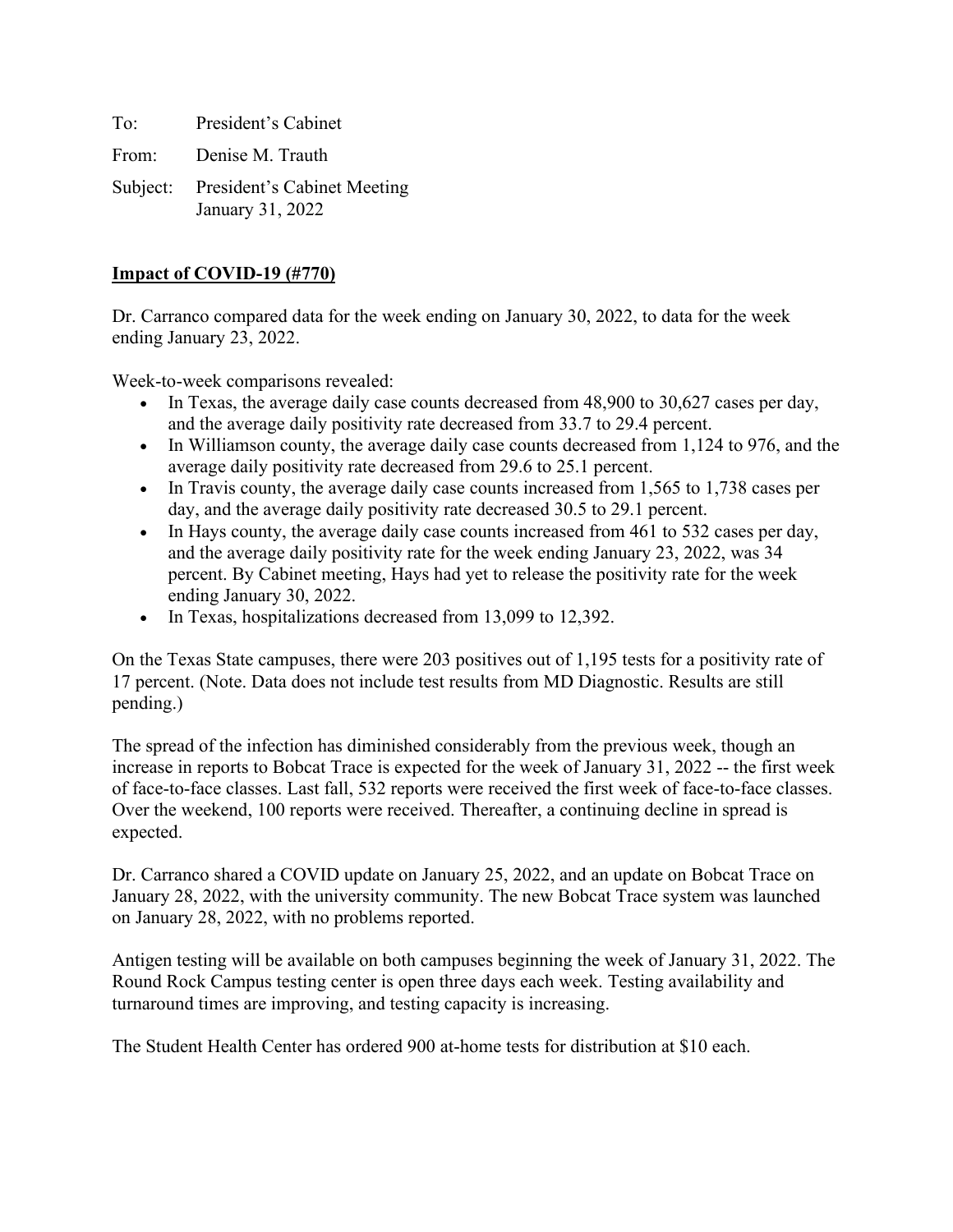The Child Development Center is experiencing frequent closures because even one positive child in a class means the entire class must isolate or quarantine. The federal CDC recommendation of a 10-day quarantine period for children in a childcare setting is making it difficult for the Child Development Center to remain open. Cabinet members approved implementation of a "test-tostay" approach where a child can wear a mask and test to stay in class even if another class member tests positive. Cabinet members approved the acceptance of negative test results from at-home self-testing kits.

## **Development Update (#588)**

Dr. Breier reviewed the fiscal year quarterly reports and provided an update on the NEXT IS NOW capital campaign.

# **Merit Pool**

President Trauth discussed whether to distribute a three percent bonus to all eligible employees or to provide a pool of merit-based bonus funds equal to three percent of total salary dollars in each division to all eligible employees and tied to performance management and salary review processes. Last year was the only year when a merit-based increase was not implemented. Cabinet members agreed to return to the university's usual practice of rewarding bonuses based on merit.

## **President's Update (#556)**

President Trauth discussed the DEIA update email that she shared with the university community on January 27, 2022.

President Trauth discussed her calendar for the month of February.

## **Significant Issues (#01)**

Provost Bourgeois reported that preliminary enrollment for fall 2022 is better than fall 2021 (during the pandemic) and fall 2019 (pre-pandemic). For example, compared to fall 2021, freshman applications are up over 16 percent, and freshman admits are up 32 percent.

Provost Bourgeois reported that persistence from fall 2021 to spring 2022 remains steady at 93.1 percent. Dr. Hernandez added that residence halls occupancy rate is 95 to 96 percent.

Provost Bourgeois discussed a proposal to raise academic advisor salaries, noting that the academic advisor I job title has one of the highest turnover rates at the university and is the most underpaid relative to the market. Implementation of this plan is critical for growing enrollment and strengthening retention.